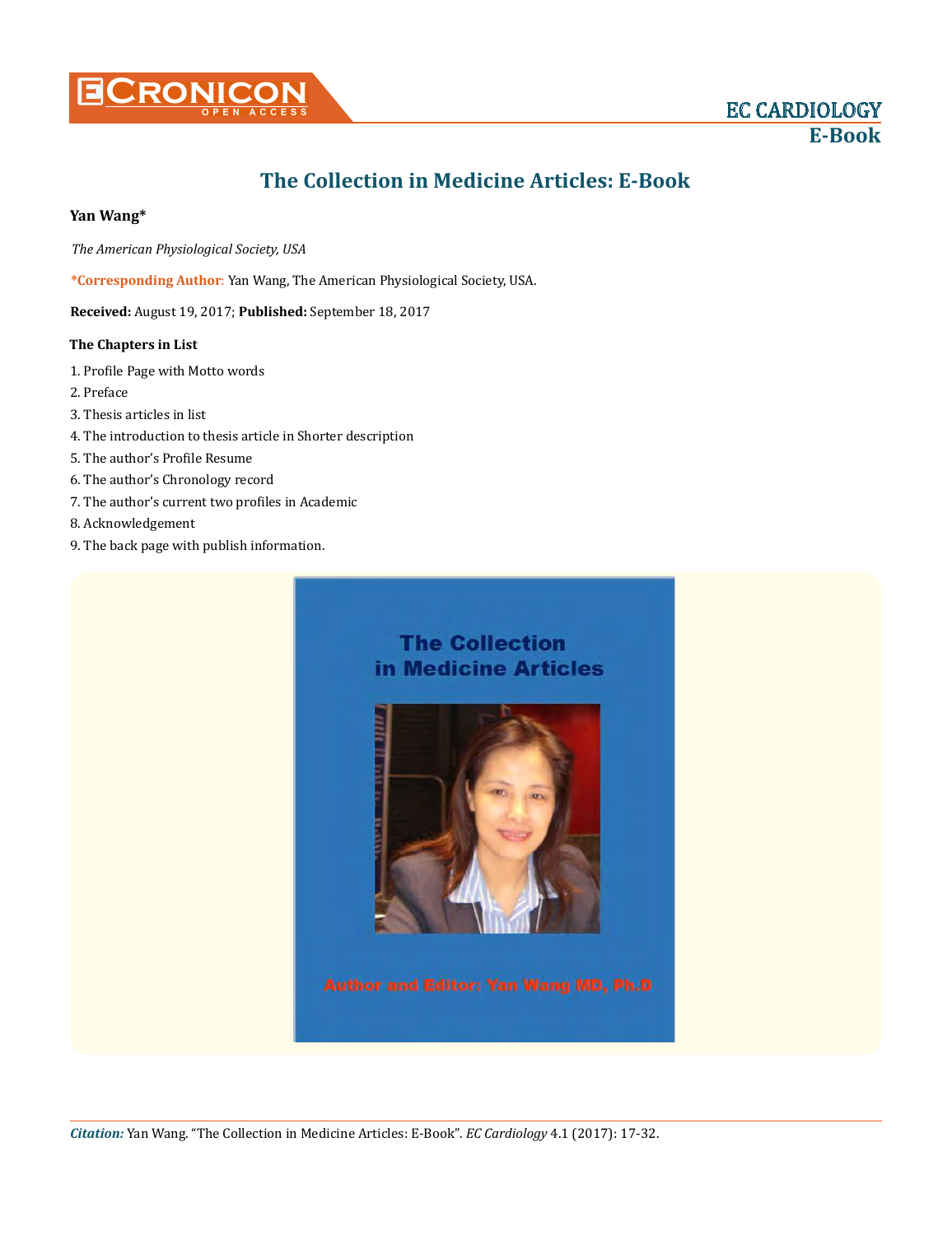

# **Motto**

To obtain achievement in Academic, it means the potential character should include in early-age extraordinary, education, hardworking and good leading.

Yan Wang, MD Ph.D in 2017



I was in EB Conference 2003 San Diego, California, United States of America.

18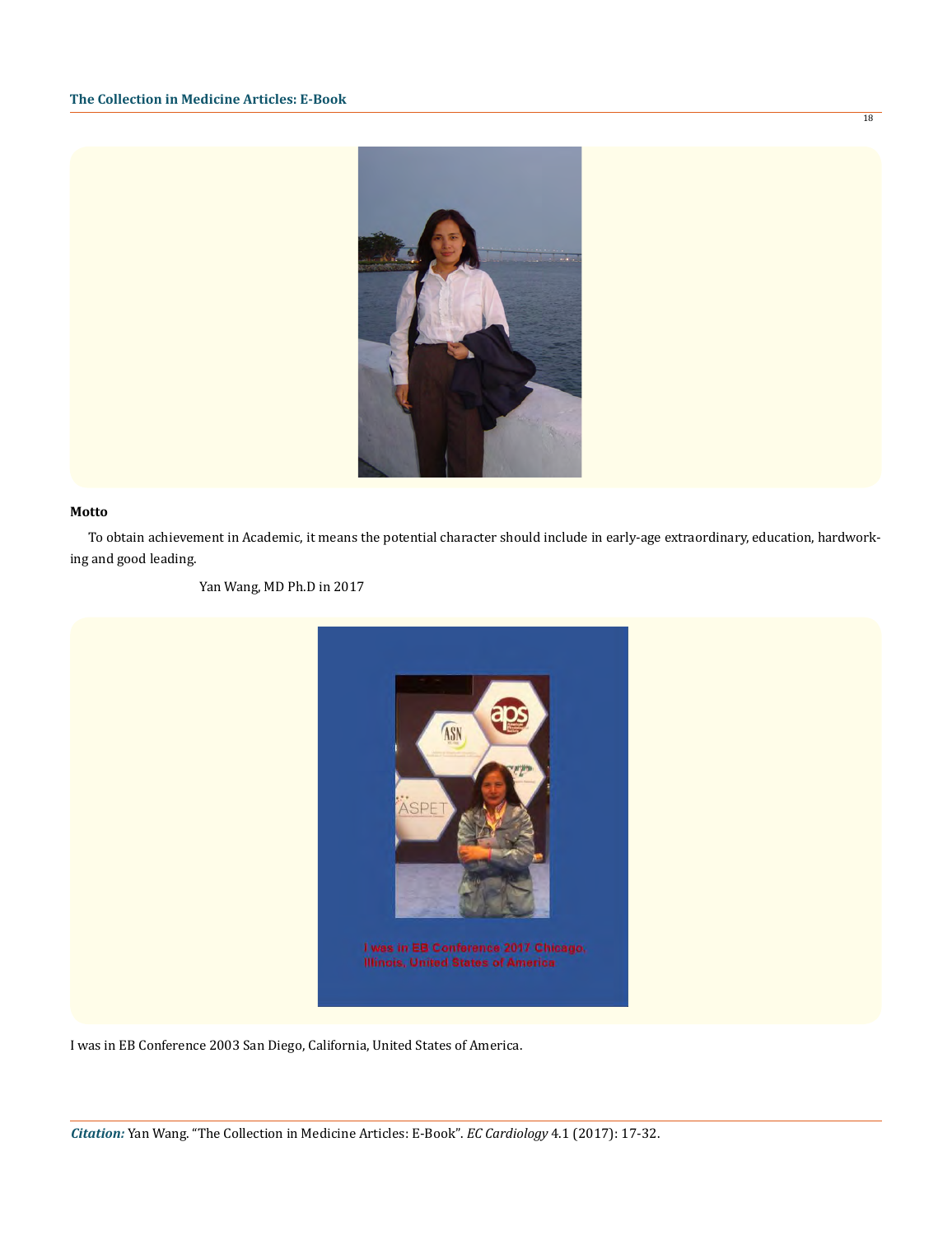#### **Preface**

The ebook is in honor presented my academic medicine articles in collection, which includes the 30 first-authored publishes at the peer-viewed journals since 1995-2017, the articles have supported from publishers including American Journal of Physiology, Lung Cellular and Molecular Physiology; *American Journal of Respiratory Cell and Molecular biology; Journal of Cellular Biochemistry; MedCrave, Journal of Pediatrics and Neonatal Care; Verizona Publisher, Journal of Pharma and Pharmaceutical Sciences; and National Medical Journal of China*.

The Articles in the collection have involved in the medical area of research study and clinical observation at Cell biology, Gene Molecular, Oxidative Stress, Biochemistry, Biomedicine, Pulmonary, Emergency Medicine, Pediatrics, Neonatology, Pharmacology.

The Articles in the collection are at the types of Original Articles, Editorial, Opinion, Case Report and Review, some of them are at the higher-qualified to read and study, also from them it can reflect Science logical and Philosophy thinking.

I would therefore to contribute the editionship to the ebook.

Dr. Yan Wang, May 19 2017 in New York City

# **Thesis Articles in list**

1. Editorial: The Advance Treatment on Neonatal Respiratory Distress Syndrome, MedCrave Press, Journal of Pediatrics and Neonatal Care, 6 (5): 00262, 2017.

(Published in the United State of America)

2. Review: Progress of Gene Target Therapy in Clinical Application, World Clinical Drugs, 38 (4): 288-S12, 2017.

[Published in China]

3. Editorial: ECMO in Emergency Medicine, Open Access Journal of Surgery, Juniper Publishers, 1 (3): 2016.

(Published in the United State of America)

4. Editorial: The risk factors face to neonatal development, Journal of Pediatrics and Neonatal Care (MedCrave), 4 (3): 00139, 2016

(Published in the United State of America)

5. Review: The Mechanism of Fever and its Clinical Management, Verizona Publisher Journal of Pharma and Pharmaceutical Sciences, 1 (2), 2015.

(Published in the United of Kingdom)

6. Editorial: Medical collaboration in National Trust Healthy will more affect on critical care, Austin Critical Care Journal, 1 (1): 2, 2014.

(Published in the United State of America)

8. Opinion: The consideration of viral vector in gene therapy to potential lung injury, Journal of Pediatrics and Neonatal Care, 1 (2): 00009, 2014.

(Published in the United State of America).

9. Case Report: Analysis of the clinical features and treatment of 50 cases Tourette Syndrome, China Medicine Hygiene, 13 (2): 1-3, 2012. [Published in China]

10. Review: Epidemiology, prevention and treatment on Hand. Foot. Mouth Disease. National Medical Journal of China, 89 (24): 1724- 1725, 2009.

[Published in China]

11. Review: Severe respiratory diseases and acute lung injury, The Journal of Applied Clinical Pediatrics, 24 (4): 245-247, 2009.

[Published in China]

12.Orignal Article: Antioxidative role of peroxiredoxin 6 in acute lung injury, Chinese Journal of Pediatrics, 46 (10): 739-744, 2008. [Published in China]

13. Review: The research current and therapy advancement on acute lung injury for Children, World Clinical Drugs, 29 (1): 13-16, 2008.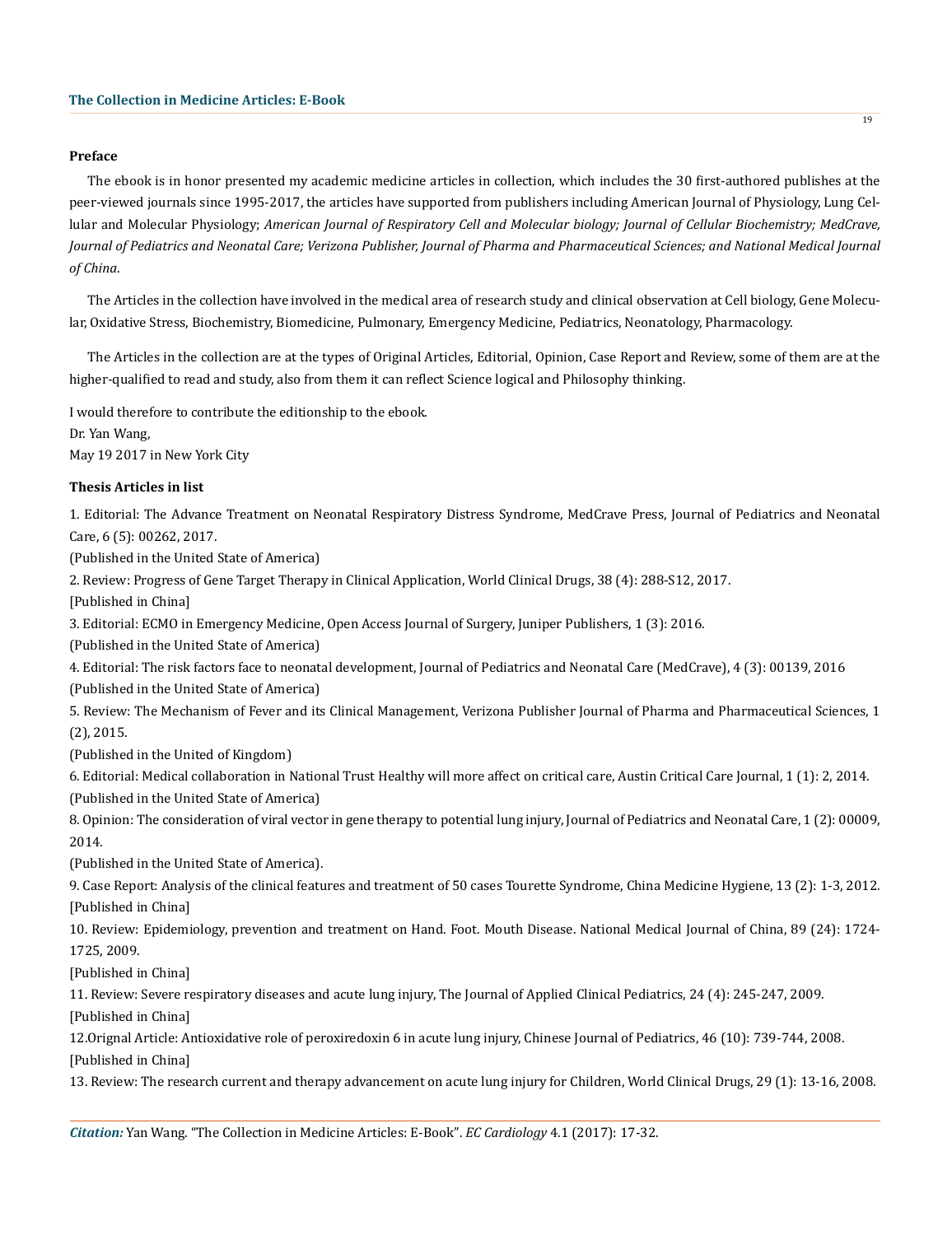[Published in China]

14. Original Article: Peroxiredoxin 6 as an antioxidant enzyme: Protect of lung alveolar epithelial type 2 cells from H2O2-induced oxidative stress, Journal of Cellular Biochemistry, 104 (4): 1274-1285, 2008.

(Published in the United State of America).

15. Original Article: Comparison of Peroxiredoxin 6 and GSH Peroxidase 1 Null Mice on Sensitivity to Oxidative Stress, FASEB Journal 21 (6): A1142 (869.1) Part 2, 2007.

(Published in the United State of America).

16. Original Article: Transgenic mice overexpressing Peroxiredoxin 6 show increased resistance to lung injury in hyperoxia, American Journal of Respiratory Cell and Molecular biology, 34: 481-486, 2006.

(Published in the United State of America).

17. Original Article: Peroxiredoxin 6 gene-targeted mice show increased lung injury with paraquat-induced oxidative stress, Antioxidants and redox signaling, 8: 229-237, 2006.

(Published in the United State of America).

18. Original Article: Lung injury and mortality with hyperoxia are increased in peroxiredoxin 6 gene-targeted mice, Journal of Free Radicals in Biology and Medicine, 37: 1736-1743, 2004.

(Published in the United State of America).

19. Original Article: Adenovirus-mediated transfer of the 1-cys peroxiredoxin gene to mouse lung protects against hyperoxic injury, American Journal of Physiology, Lung Cellular and Molecular Physiology, 286: L1188-L1193, 2004.

(Published in the United State of America)

20. Original Article: Effect of L-arginine Therapy on Serum Nitric Oxide and Endothelin in Acute Hypoxic, Journal of Fudan University (Medical Science) 28 (2): 110-112, 2001.

[Published in China]

21. Original Article: Effect of PaCO2 on plasma ET and NO level in children with pneumonia respiratory failure,

The Journal of Clinical Pediatrics 19 (1):18, 27, 2001.

[Published in China]

22. Case Report: The changes of blood plasma nitric oxide and endothelin in children pneumonia with respiratory failure and its value, Pediatric Emergency Medicine, 6 (4):159-161, 1999.

[Published in China]

23. Original Article: Interrelation between nitric oxide and endothelin-1 in an experimental acute hypoxia in rats and its intervention, Chinese Medical Journal (English version), 112 (4): 363-365, 1999.

(Published in China)

24. Original Article: Direct measurement of Blood NO2- level in normal children, The Journal of Clinical Pediatrics, 16 (4):275-276, 1998. [Published in China]

25. The influence of blood serum nitric oxide and endothelin in infant pneumonia respiratory failure, Journal of Applied Clinical Pediatrics, 13 Supplement: S34-35, 1998, Original Article

[Published in China]

26. Original Article: Studies of interrelationship between nitric oxide and endothelin-1 in experimental acute hypoxia and its intervention, Proceeding of Academic Papers of Postgraduations for 70-year anniversary of Shanghai medical College, Page: 149-152, 1997. [Published in China]

27. Original Article: Effects of dexamethasone therapy on nitric oxide synthase activity in acute hypoxic rat pulmonary vascular endothelium, Acta Academic Medicine Shanghai, Supplement (24): S27-29, 1997.

[Published in China]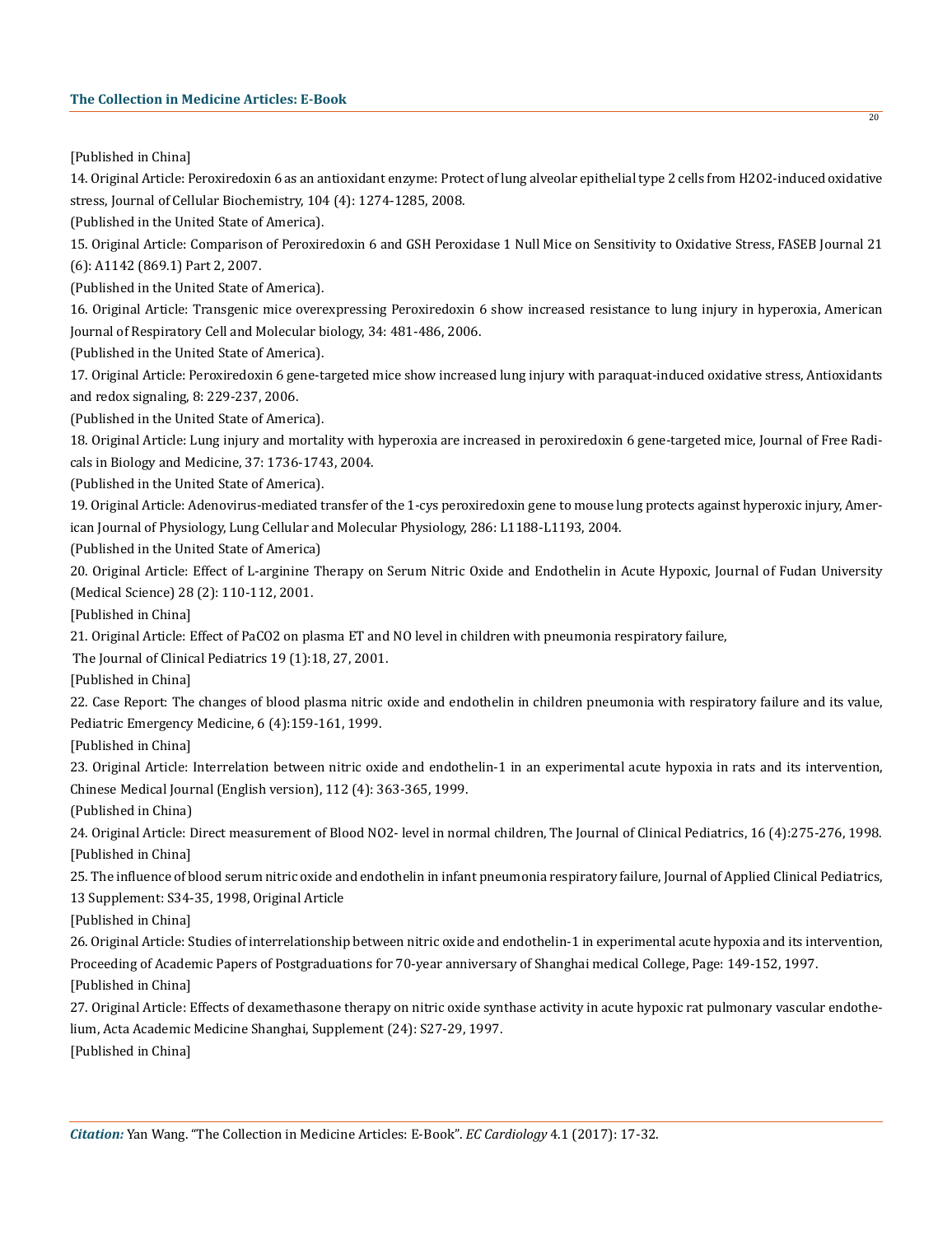28. Review: The role of endothelin-1 on respiratory diseases, Journal of Modern Pediatrics, 2 (1): 58-59, 1997. [Published in China] 29. Review: L-Arginine in the pathway of Nitric Oxide metabolism and respiratory diseases, Journal of Pediatric Emergency Medicine, 4 (1): 38-39, 1997. [Published in China] 30. Philosophy thinking: Science to common life, Posted in the My URL in Linkedin.com, Apr 2, 2017. (Published in the United State of America)

# **Chapter in List**

1. Editorial: The Advance Treatment on Neonatal Respiratory Distress Syndrome, MedCrave Press, Journal of Pediatrics and Neonatal Care, 6(5): 00262, 2017.

(Published in the United State of America)

# **The Short Description ahead:**

The editorial article is wroten in 2017 on invitation from MedCrave, Journal of Pediatrics and Neonatal Care, as I am in the Editorial Board of the Journal. The thesis of the article is about the Advance Treatment on Neonatal Respiratory Distress Syndrome, I am also Pediatrian in Neonatology, I have summarized the current advance treatment on Neonatal Respiratory Distress Syndrome, and combined with my working experience in Miami University Medical School, Shanghai Fudan University and Children Hospitals in order that I worked out the article.

2. Review: Progress of Gene Target Therapy in Clinical Application, World Clinical Drugs, 38 (4): 288-S12, 2017. [Published in China]

# **The Short Description ahead:**

The review article has published in 2017 in Chinese Version, about gene therapy, there is more technique, research and clinical trial study, I am interested in gene pharmacy in clinical application, so I figure out the article on the thesis of Progress of Gene Target Therapy in Clinical Application. For gene therapy, I have begun the study since 2002 when I have worked at the University of Pennsylvania, the research results have presented as original article and new release at Journal and Conference in Experimental Biology 2003 in San Diego.

3. Editorial: ECMO in Emergency Medicine, Open Access Journal of Surgery, Juniper Publishers, 1(3): 2016. (Published in the United State of America)

# **The Short Description ahead:**

ECMO is the extracorporeal membrane oxygenation in the aim to provide extracorporeal life support in both cardiac and respiratory function since 1953, it is an important therapy in Emergency Medicine for patients required in Department of Surgery or Cardiovascular and Intensive Care Unit. I am a special Emergency Doctor since 1993 at Shanghai Medical College to Fudan University, at there, ECMO has applied in PICU and post cardiovascular surgery, the experience for me was impressed by ECMO is valuable to clinical for varied critical situation, also with more optional development, ECMO will have more effective results to clinical therapy.

4. Editorial: The risk factors face to neonatal development, Journal of Pediatrics and Neonatal Care (MedCrave), 4(3): 00139, 2016 (Published in the United State of America)

21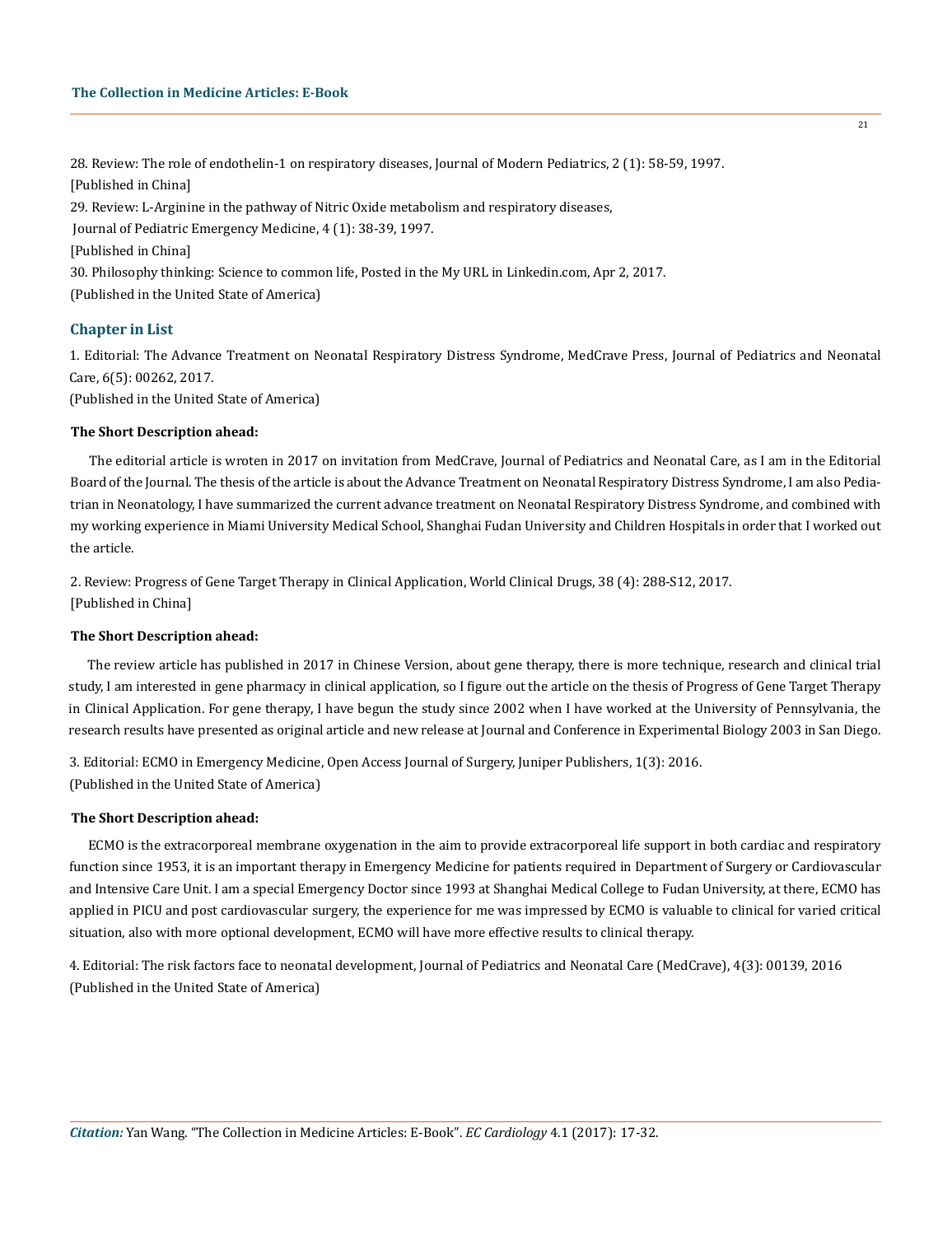#### **The Short Description ahead:**

After birth, the first-time period in human is neonatal, what are the risk factors to affect the neonatal development as in gene or hereditary is important related with the future of a person, therefore, the editorial article on the thesis of the risk factors face to neonatal development is in the role to review the risk factors and show the guidance to neonatal development, the article published at Journal of Pediatrics and Neonatal Care i 2016.

5. Review: The Mechanism of Fever and its Clinical Management, VERIZONA PUBLISHER Journal of Pharma and Pharmaceutical Sciences, 1(2), 2015.

(Published in the United of Kingdom)

## **The Short Description ahead:**

Fever is the one of popular presentation for many diseases in children, as upper respiratory infection or authorist; the article is belong to the type of mini review, and published in the United of Kingdom at the Journal of Pharma and Pharmaceutical Sciences, from the analyze fever's development, central nerve mechanism, drug functionalization and clinical observation, I worked out the article, the thesis is reconsidered and valuable,

6. Editorial: Medical collaboration in National Trust Healthy will more affect on critical care, Austin Critical Care Journal, 1(1): 2, 2014. (Published in the United State of America)

# **The Short Description ahead:**

In 2014, I worked at Imperial College London in the United of Kingdom, as being Sponsored Researcher and hold PBS Tier 5 GAE VISA for national Scholar exchange, I was thinking much of national affection on Medicine, the thesis is worked on Medical collaboration in National Trust Healthy will more affect on critical care, the article was wrote in London, and I submitted to United States for Published at the Austin Critical Care Journal, since America is my Immigration Nation. For Medical collaboration in National Trust Healthy, what it is the distance to buildup trust and medical collaboration among national or area, the article is give some example to thinking.

7. Opinion: The consideration of viral vector in gene therapy to potential lung injury, Journal of Pediatrics and Neonatal Care, 1(2):00009, 2014.

(Published in the United State of America).

# **The Short Description ahead:**

About the role of viral vector in gene therapy, I have thesis article on the consideration of viral vector in gene therapy to potential lung injury. Viral vector is to carry the targetted gene into DNA construct and transfer in vivo, what is the effection for viral vector after transfection, the result is in evaluable. In 2003, the related observation of my research has presented in Experimental Biology Conference, San diego, California, and it has elected by American Physiology Society for News Release by the Press in new interview type at the conference, later time, the News was posted at the Reuters Health website (Last updated: 2003-04-15). Till now, gene therapy has made progress, review the development, I figured out the article in Opinion type.

8. Original Article: Effect of antioxidant enzyme Prdx6 protecting lung alveolar epithelial type II cells counteracting hydrogen peroxide induced apoptosis, Journal of Applied Clinical Pediatrics, 27 (16): 1278-1281, 2012. [Published in China]

The original article is about cell biology and at molecular level to study the thesis of antioxidant enzyme Prdx6 protecting lung alveolar epithelial type II cells in oxidative stress, the project is under the American NIH support. The research result firstly presented at EB conference in 2006, and published in English version at the Journal of Cellular Biochemistry in 2008, in order to introduce modern Medicine in American, more data added and I published the article in Chinese version.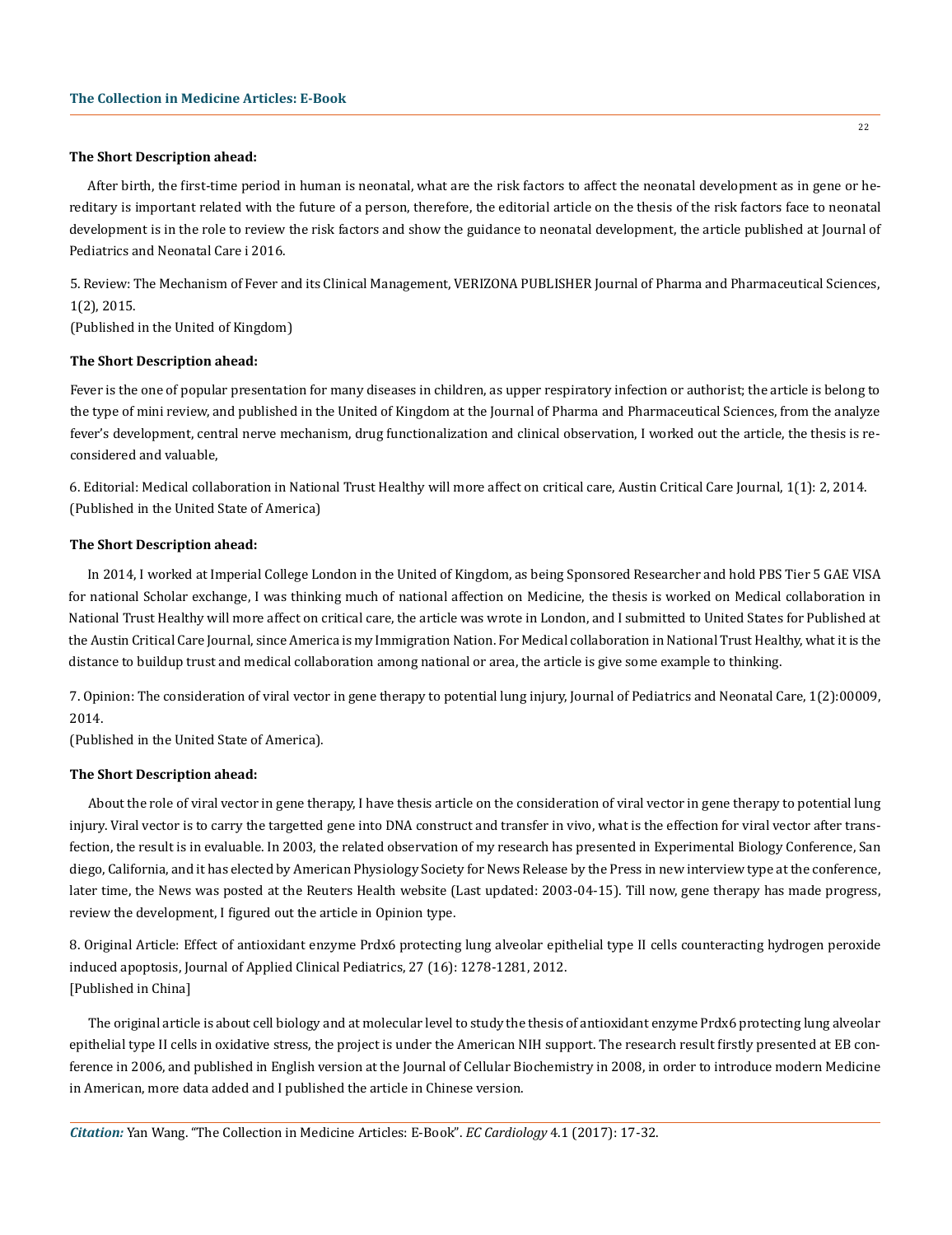9. Case Report: Analysis of the clinical features and treatment of 50 cases Tourette Syndrome, China Medicine Hygiene, 13 (2): 1-3, 2012. [Published in China]

## **The Short Description ahead:**

Since 2011, I have worked at Shanghai Hong Ci Children's Hospital and take the positions at Attending Doctor in the Department of Pediatrics, Professor and Director to affiliated Institute and the Medical Services Section in hospital, for supporting the development of the hospital, I observated in one year and summarized 50 cases children Tourette Syndrome wrote the Case Report: Analysis of its clinical features and treatment.

10. Review: Epidemiology, prevention and treatment on Hand. Foot. Mouth Disease. National Medical Journal of China, 89(24): 1724- 1725, 2009.

[Published in China]

## **The Short Description ahead:**

Since 2007, I got back to hometown in China from United States of America, and took the positions in Committee Member and professor in the 14<sup>th</sup> Pediatrics Respiratory Group to the Chinese Medical Association, meanwhile, I am an Attending Doctor in the Department of Pulmonary at Shanghai Children's Hospital. By the editorial invitation from National Medical Journal of China, I wrote the article on Review: Epidemiology, prevention and treatment on Hand. Foot. Mouth Disease. After 2008, I have take the rest time to get recovery from tumor surgery, also It is critical time to prepare my documents to return United States of America by immigration procedure.

11. Review: Severe respiratory diseases and acute lung injury, the Journal of Applied Clinical Pediatrics, 24 (4): 245-247, 2009. [Published in China]

# **The Short Description ahead:**

Severe respiratory diseases in pathophysiology is acute lung injury with blood microcirculation dysfunction or cell structure damage, as a pulmonary special doctor, I reviewed the phenomenon of severe respiratory diseases develop to acute lung injury, and hopeful more understand on basis medicine, more easy go to clinical guidance, it was at the first year after I had recovered from surgery for healthy.

12. Original Article: Antioxidative role of peroxiredoxin 6 in acute lung injury, Chinese Journal of Pediatrics, 46 (10): 739-744, 2008. [Published in China]

## **The Short Description ahead:**

In order to introduce to the thesis of Antioxidative role of peroxiredoxin 6 in acute lung injury, I wrote to the Chinese version article and published at Chinese Journal of Pediatrics in 2008. For the advancement treatment to acute lung injury, there are more optional at emergency situation or at recovery time such as general treatment, Nitric Oxide inhaled therapy or antioxidative interruption to reduce the lung injury.

13. Review: The research current and therapy advancement on acute lung injury for Children, World Clinical Drugs, 29 (1): 13-16, 2008. [Published in China]

# **The Short Description ahead:**

The acute lung injury is the syndrome which related with many emergency diseases, during 2007 - 2008, I have been an Attending Doctor and worked Shanghai Children's Hospital, among the time in patients treatment and some hospital management I wrote the review article by invitation from World Clinical Drugs, the thesis was on the research current and therapy advancement on acute lung injury for Children. In 2008, it was at first working year after I returned to hometown since 2000 I have worked in United States of America for 7 years.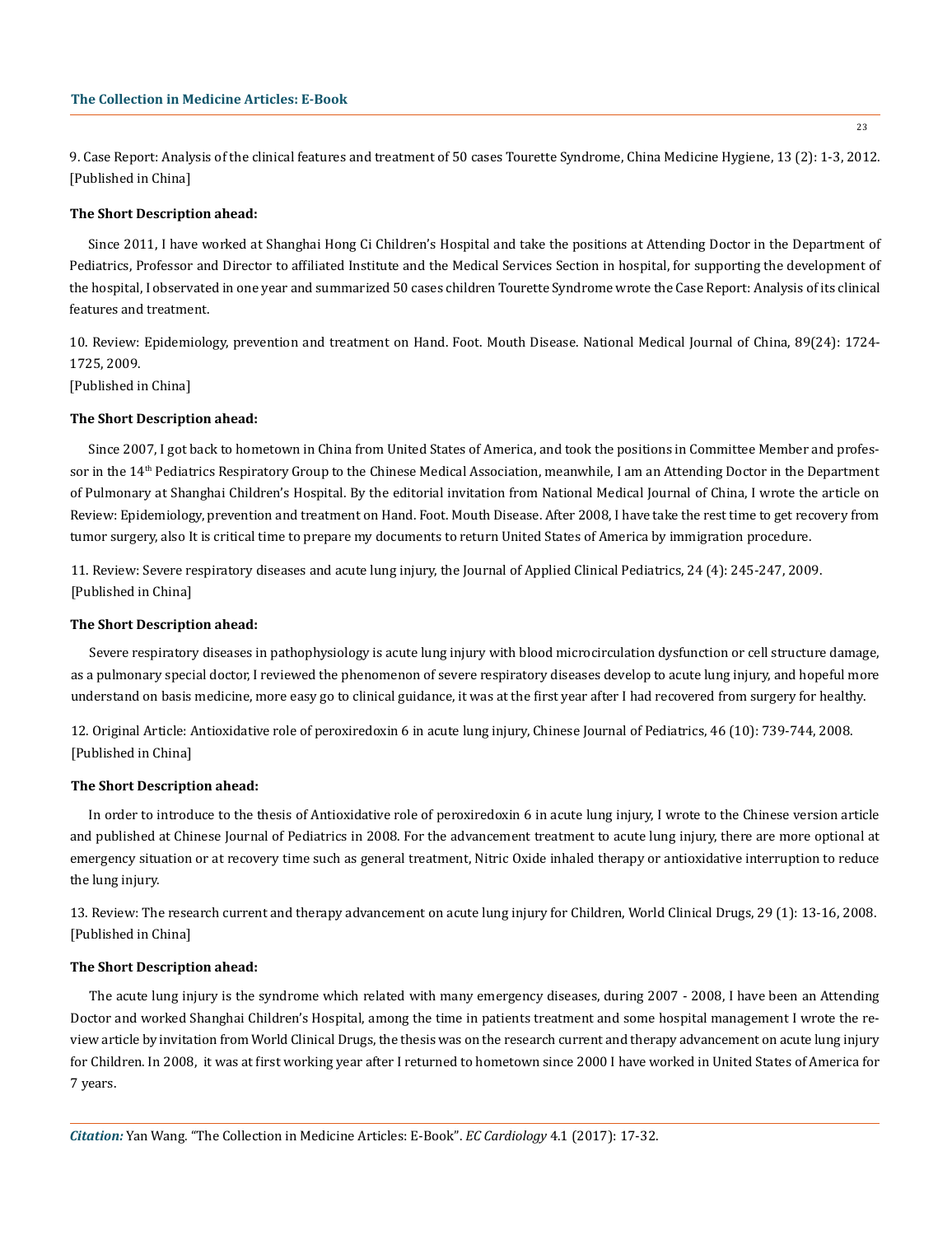14. Original Article: Peroxiredoxin 6 as an antioxidant enzyme: Protect of lung alveolar epithelial type 2 cells from H<sub>2</sub>O<sub>2</sub>-induced oxidative stress, Journal of Cellular Biochemistry, 104 (4): 1274-1285, 2008.

(Published in the United State of America).

# **The Short Description ahead:**

About thesis study of Peroxiredoxin 6 as an antioxidant enzyme to protect of lung alveolar epithelial type 2 cells from  $\rm H_2O_2$ -induced oxidative stress, it was at the level of cell biology and molecular to observe lung alveolar epithelial type 2 cells defend oxidative stress. The type 2 cell has the function to secret surfactant and shift its cell type to lung alveolar epithelial type 1 cell at situation, the study methods were special from cellular biochemistry as to measure lipid level inside cells. The project was finished in 2007, and got finial version published in 2008 at the Journal of Cellular Biochemistry,

15. Original Article: Comparison of Peroxiredoxin 6 and GSH Peroxidase 1 Null Mice on Sensitivity to Oxidative Stress, FASEB Journal 21 (6): A1142 (869.1) Part 2, 2007.

(Published in the United State of America).

# **The Short Description ahead:**

The project was on two antioxidant enzymes to oxidative stress study, we have cooperation investigator from Institute of Environmental Health Sciences at Wayne State University, he has major study on GSH Peroxidase 1 and built-up he GSH gene deficiency animal. The project data has presented at the Experimental Biology Conference, Washington DC in April 2007, also the abstract type article was collected at FASEB Journal, 2007.

16. Original Article: Transgenic mice overexpressing Peroxiredoxin 6 show increased resistance to lung injury in hyperoxia, American Journal of Respiratory Cell and Molecular biology, 34: 481-486, 2006. (Published in the United State of America).

# **The Short Description ahead:**

For animal model study, it has important role to study some diseases replaced human, since animal mode study can build up strict situation to research main clue to induce disease as hyperoxia model to study acute lung injury or diabetes model to study diabetes disease. The original article is the thesis about animal model study for overexpressing Peroxiredoxin 6 show increased resistance to lung injury in hyperoxia, which published at American Journal of Respiratory Cell and Molecular biology in 2006. The working has American NIH funding support and I finished it during the time that I have worked at the Institute for Environmental Medicine, the Center of Lung Biology, University of Pennsylvania School of Medicine.

17. Original Article: Peroxiredoxin 6 gene-targeted mice show increased lung injury with paraquat-induced oxidative stress, Antioxidants and redox signaling, 8: 229-237, 2006.

(Published in the United State of America).

The Peroxiredoxin 6 is an novel antioxidant enzyme, it has important role in lung biology study; for gene target animal, it is using gene engineer technique to insert target gene to its gene sequence in order to change its biology function. The thesis of Peroxiredoxin 6 with paraquat-induced oxidative stress was my original research article which summarized my working in 2004-2006 at the University of Pennsylvania School of Medicine, at that year 2006, I have been Research Associate at University of Pennsylvania for 2 years, and prepared to next faculty appointment.

18. Original Article: Lung injury and mortality with hyperoxia are increased in peroxiredoxin 6 gene-targeted mice, Journal of Free Radicals in Biology and Medicine, 37: 1736-1743, 2004. (Published in the United State of America).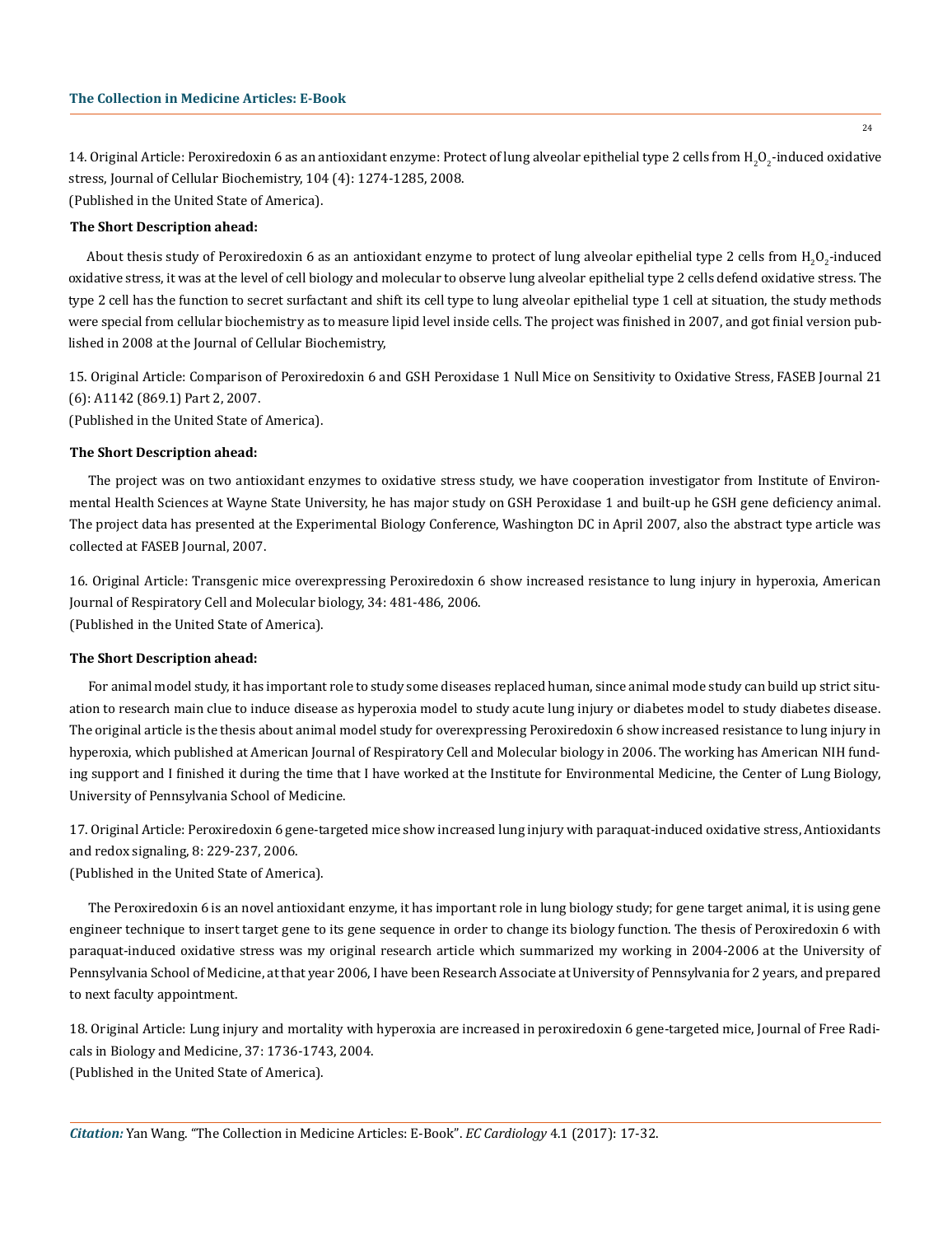#### **The Short Description ahead:**

The Peroxiredoxin 6 is an novel antioxidant enzyme, it has important role in lung biology study; for gene target animal, it is using gene engineer technique to insert target gene to its gene sequence in order to change its biology function. The thesis of Lung injury and mortality with hyperoxia with peroxiredoxin 6 gene-targeted animal which was my original research article which summarized my working in 2003-2004 at the University of Pennsylvania School of Medicine and published at Journal of Free Radicals in Biology and Medicine at that year 2004, I finished my near 5-year Postdoctoral training in United States of America since working at Department of Pediatrics, University of Miami School of Medicine and Department of Emergency Medicine, Albert Einstein Medical Center, Jefferson Health System.

19. Original Article: Adenovirus-mediated transfer of the 1-cys peroxiredoxin gene to mouse lung protects against hyperoxic injury, American Journal of Physiology, Lung Cellular and Molecular Physiology, 286: L1188-L1193, 2004. (Published in the United State of America)

#### **The Short Description ahead:**

In thesis article on Adenovirus-mediated transfer of the 1-cys peroxiredoxin gene is my first project on gene therapy, it started in 2002 and lasted 2 years to get finish as publishing. The difficult points for the project were to insert and confirm adenovirus as being a vector can carrying targetted gene of 1-cys peroxiredoxin gene into its DNA sequence and later transfected the targeted gene into animal, the research was used at the model of hyperoxic injury, The article was published at American Journal of Physiology, Lung Cellular and Molecular Physiology.

20. Original Article: Effect of L-arginine Therapy on Serum Nitric Oxide and Endothelin in Acute Hypoxic, Journal of Fudan University (Medical Science) 28 (2): 110-112, 2001. [Published in China]

# **The Short Description ahead:**

I have my Doctorate graduated in 1998 with Philosophy Degree (Ph.D.) in Respiratory and Emergency Medicine of Pediatrics at FuDan University in Shanghai, my study thesis was on Nitric Oxide and Endothelin in respiratory biology and diseases in children. The article about L-arginine therapy was to observe how L-arginine as the metabolic substrate of Nitric Oxide to affect Nitric Oxide and Endothelin in Acute Hypoxic. I submitted the manuscript to the Journal of Fudan University (Medical Science), which just before I left China to United States of America as Medical Scholar in 2000, there, so I don't have chance to see it published for a longer time. In 2006, I was online to review medical article, I found my paper already published in 2001 with fully accepted, certainly in 2006, I visited the Journal Press located at Fudan University to have one original journal with the paper on for saving in fold.

21. Original Article: Effect of PaCO<sub>2</sub> on plama ET and NO level in children with pneumonia respiratory failure, The Journal of Clinical Pediatrics 19 (1):18, 27, 2001. [Published in China]

#### **The Short Description ahead:**

For pneumonia respiratory failure, the clinical laboratory measurement usually present higher PaCO<sub>2</sub> concentration in blood; it may affect the cardiovascular function; NO (Nitric Oxide) is the molecular has function to relax vascular and ET(Endothelin) has function to vasoconstriction, so in the thesis of Effect of PaCO<sub>2</sub> on plasma ET and NO level in children with pneumonia respiratory failure was to study the relationship among the effect of PaCO<sub>2</sub> high concentration to vascular function presented as measure the change of NO and ET level in blood in children with pneumonia respiratory failure.

22. Case Report: The changes of blood plasma Nitric Oxide and Endothelin in children pneumonia with respiratory failure and its value, Pediatric Emergency Medicine, 6 (4):159-161, 1999. [Published in China]

*Citation:* Yan Wang. "The Collection in Medicine Articles: E-Book". *EC Cardiology* 4.1 (2017): 17-32.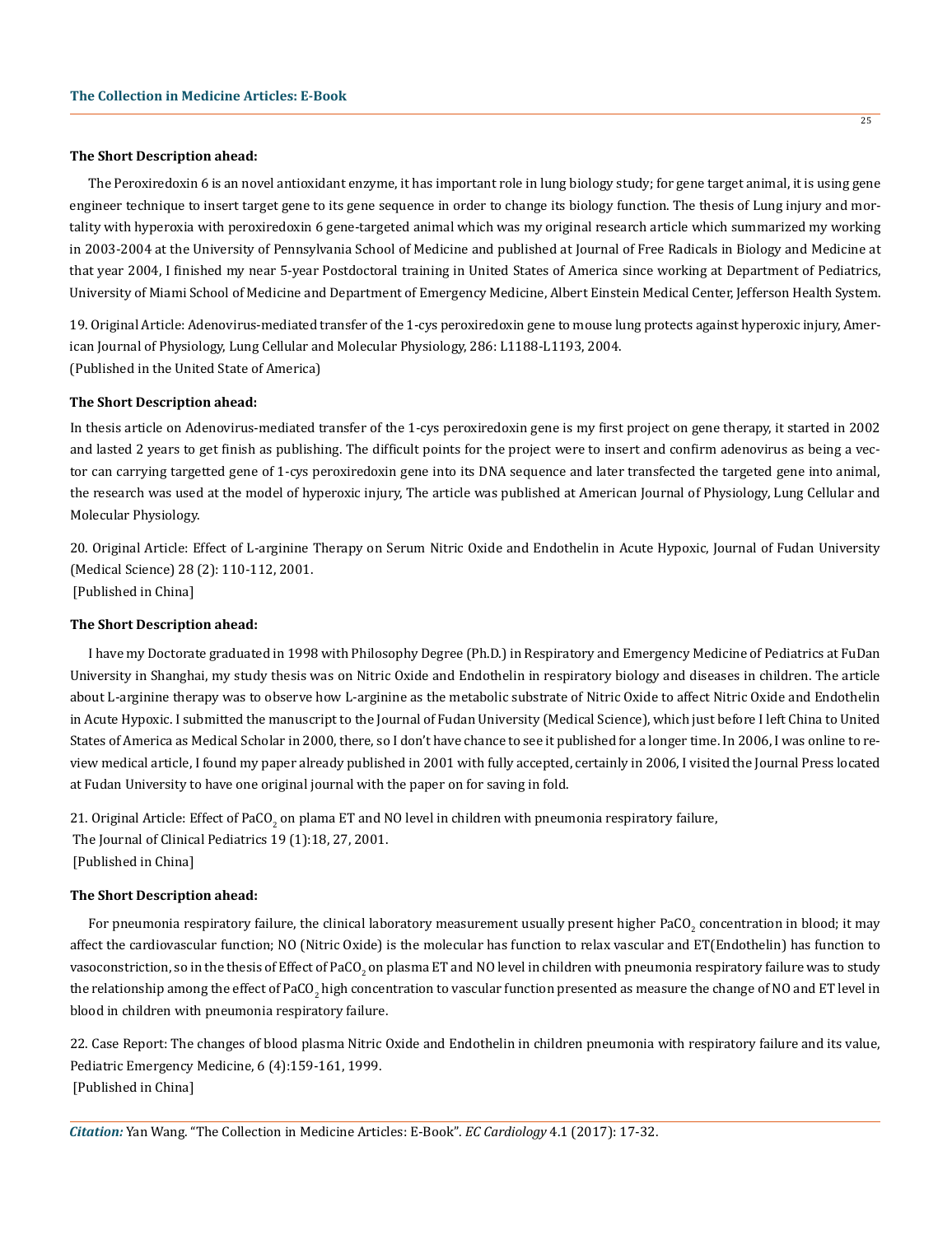## **The Short Description ahead:**

In order to observe the thesis of the changes of blood plasma Nitric Oxide and Endothelin in children pneumonia with respiratory failure and its value, I observed about 50 patients in case report, and separated them into two groups, one was neonatal group, anther was infantile group, there presented difference among groups compared with normal children. The paper finial published at Journal of Pediatric Emergency Medicine in 1999.

23. Original Article: Interrelation between Nitric Oxide and Endothelin-1 in an experimental acute hypoxia in rats and its intervention, Chinese Medical Journal (English version), 112 (4): 363-365, 1999. (Published in China)

## **The Short Description ahead:**

In thesis article was my first English version paper, I started writing it in 1996 and the working was related with my Ph.D graduated the sis(1998) on study of Nitric Oxide and Endothelin-1 in lung biology and diseases. After several time revised, the paper published at the Journal of Chinese Medical Journal (English version), 112 (4): 363-365, 1999. The paper with the Journal can be searched at the website of Pubmed, and I have read the abstract of the paper at the Pubmed online in University of Miami in 2000 when I worked at UM.

24. Original Article: Direct measurement of Blood NO<sub>2</sub> level in normal children, The Journal of Clinical Pediatrics, 16 (4):275-276, 1998. [Published in China]

## **The Short Description ahead:**

For Nitric oxide study in 1995, the difficult point is to build-up the standard measurement to detect the Nitric Oxide level so that it could respentive some difference in times or groups at research. In my study, I chose the measurement of chemical or RIA detection to direct measurement of NO<sub>2</sub> level in blood, this step was important to go through to the next research projects on Nitric oxide study for experimental or clinical observation.

25. The influence of blood serum nitric oxide and endothelin in infant pneumonia respiratory failure, Journal of Applied Clinical Pediatrics, 13 Supplement: S34-35, 1998, Original Article [Published in China]

# **The Short Description ahead:**

The thesis working started in 1996, and got more result data in 1997, so I summarized them in Abstract article type and submitted it to a conference of the 5th Chinese Pediatrics Symposium on Emergency Treatment of Critical Diseases in Oct 1998, GuiLin. Later time, the article was published at the Journal of Applied Clinical Pediatrics by the conference and the Journal's 13 Supplement was just opening for the conference; I attended the meeting and invited to give speech in Oral Presentation at the Symposium.

26. Original Article: Studies of interrelationship between nitric oxide and endothelin-1 in experimental acute hypoxia and its intervention, Proceeding of Academic Papers of Postgraduations for 70-year anniversary of Shanghai medical College, Page: 149-152, 1997. [Published in China]

# **The Short Description ahead:**

In 1997, Shanghai Medical College to Fudan University has prepared its 70-year anniversary since built-up, I was received invitation from College, so I wrote the thesis article including my working on the Studies of interrelationship between nitric oxide and endothelin-1 in experimental acute hypoxia and its intervention. The article has been successful collected into the book of Proceeding of Academic Papers of Postgraduations for 70-year anniversary of Shanghai Medical College. I have begun postgraduation study in 1993 at Shanghai Medical College, after the Master postgraduation study in 1995, I have obtained the chance to direct begin Ph.D postgraduation study in 1995, and I have graduated in 1998 with Ph.D Graduation Certificate and Degree Certificate. In 2000 within near 2 years after Ph.D graduation, I entered the United States of America as Scholar in Medicine at University of Miami, Floria.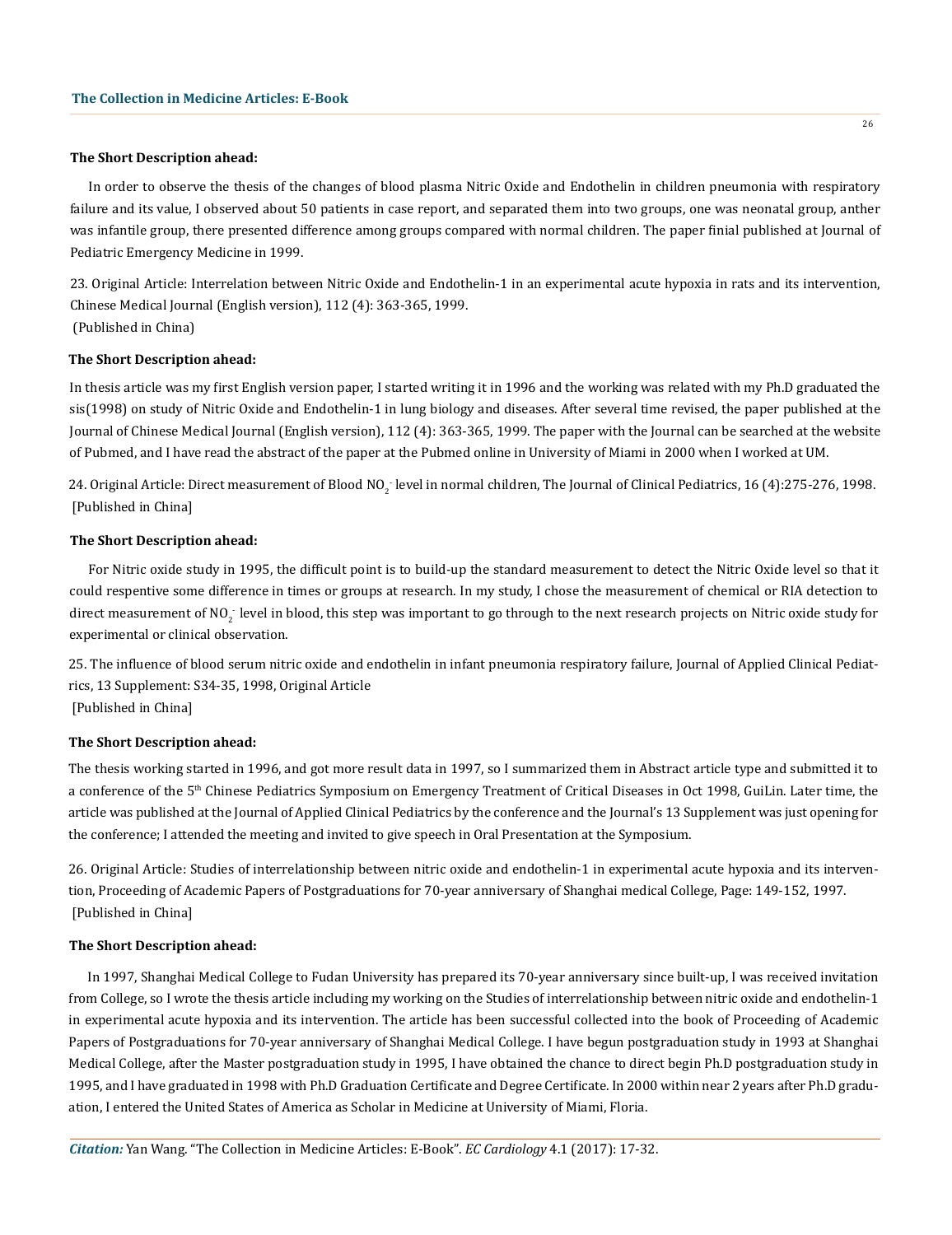27. Original Article: Effects of dexamethasone therapy on Nitric Oxide synthase activity in acute hypoxic rat pulmonary vascular endothelium, Acta Academic Medicine Shanghai, Supplement (24): S27-29, 1997. [Published in China]

# **The Short Description ahead:**

Dexamethasone therapy is on the signal pathway to affect Nitric Oxide synthase activity, I used the therapy to observe the function difference in pulmonary vascular endothelium at animal model of acute hypoxic, the thesis article was published at Acta Academic Medicine Shanghai, Supplement (24): S27-29 in 1997. The working was one important part for the series study on Nitric Oxide biology function in lung and pulmonary hypertension.

28. Review: The role of Endothelin-1 on respiratory diseases, Journal of Modern Pediatrics, 2 (1):58-59, 1997. [Published in China]

## **The Short Description ahead:**

The view article of the role of Endothelin-1 on respiratory diseases was written for being one compare group to Nitric Oxide study. The original design was separated into two parts as clinical observation and basic research study in order to study lung biology with cardiovascular function and respiratory diseases in children. The article was published at Journal of Modern Pediatrics and it representative the role to build-up one of the basic step to make golden pyramid in the study.

29. Review: L-Arginine in the pathway of Nitric Oxide metabolism and respiratory diseases, Journal of Pediatric Emergency Medicine, 4 (1): 38-39, 1997.

[Published in China]

# **The Short Description ahead:**

The study of Nitric Oxide was more popular in the world wide since 1990, as it being the smaller molecular in biomedicine, I found its value in respiratory diseases. Under my Ph.D study grant sponsor in 1995 from Shanghai Fudan University Medical School, the thesis on Nitric Oxide with respiratory diseases in Children has obtained achievement. The review article here about L-Arginine in the pathway of Nitric Oxide metabolism and respiratory diseases was in preparing knowledge on Nitric Oxide study for the following couple years.

30. Philosophy thinking: Science to common life, Posted in the My URL in Linkedin.com, Apr 2, 2017. (Published in the United State of America)

# **The Short Description ahead:**

About Medicine, it is major sustain for Science and Society, and the Philosophy with Medicine is precise, logical and humanity. My article here about Science to common life is one example, it bases on my philosophy thinking on Medicine, therefore, the aim is so far so near to connect Science to common life.

#### **The author's Profile Resume**

Yan Wang MD. Ph.D Birth Day: April 27 1967 Gender: Female Married Stature: Married Current Immigration Nation: The United States Original Nation: The People Republic of China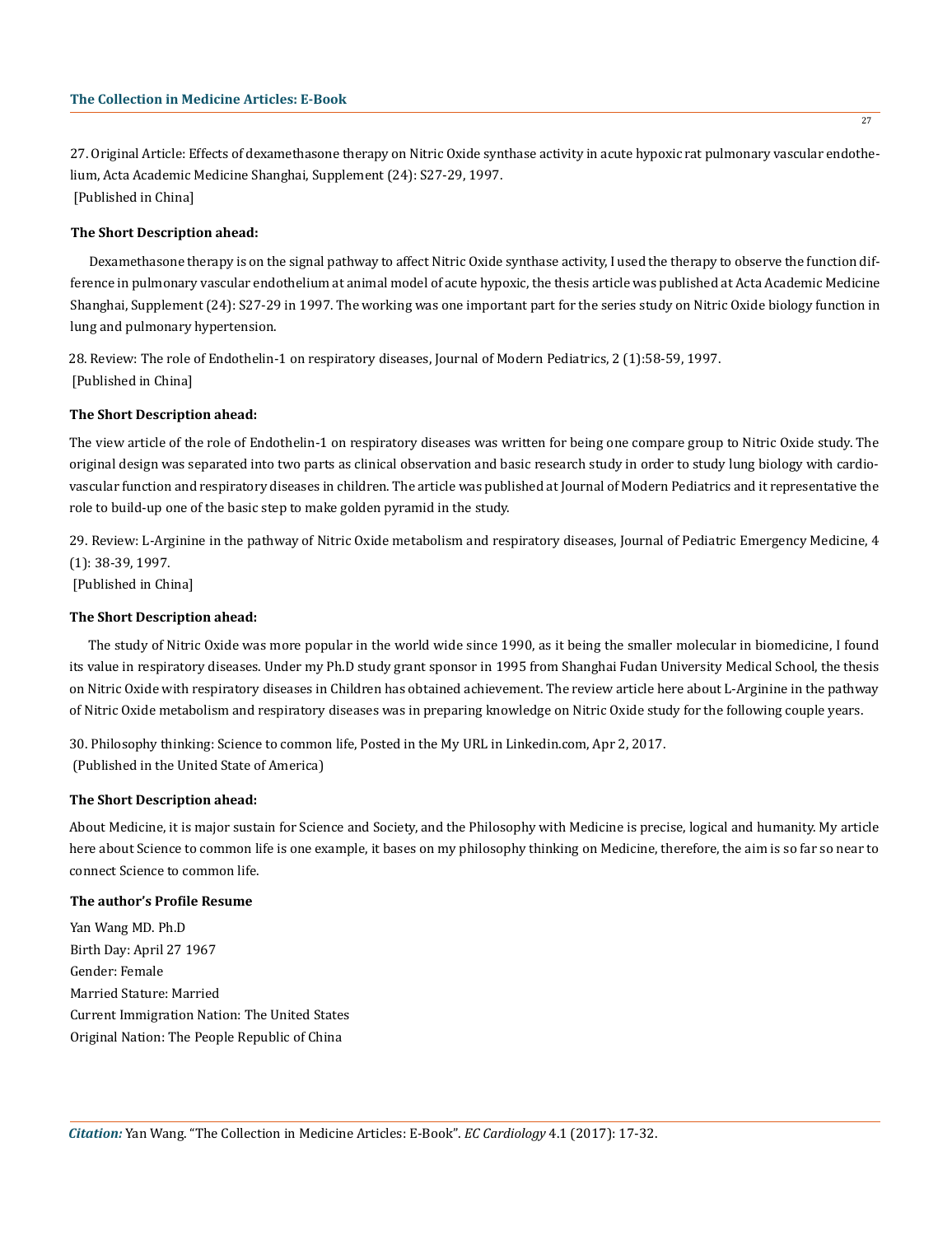# **The Collection in Medicine Articles: E-Book**

Contact information: Mailing Address: Rm 1101, Cell 26/99 JinHe Rd. Shanghai, CN, 200127 Email: wanggy@mail.com wy-j2016@yahoo.com Phone Number: 01-3126988790(US) 86-13482646536(CH) The Profile in Linkedin: http://www.linkedin.com/in/drychw01 The Profile in Twitter: http:/twitter.com/@wy3877yan

I (the author of the Book) obtained my Bachelor Degree in Medicine (MD) in 1990 at XinXiang Medical College and achieved the Degree of Doctor Diploma in Medicine (Ph.D) in 1998 at Shanghai Fudan University Medical School. I began my clinical practice in China since 1990, the special in Pediatrics, Pulmonary and Emergency Medicine. Since 2000, I began my medicine career in the United States of America, firstly, I have worked at the University of Miami School of Medicine, and following then I experienced in working at the University of Pennsylvania (2002-2007) and Imperial College London in 2014; the titles of mine have been appointed at Residency Doctor, Attending Doctor, Postdoctorate, Research Associate, Professor, Pediatrics Committee, Journal Editorial Board, Director, Dean Assistant and chairmanship in Medicine.

I has involved in basic and clinical study since 1990, the projects or the research interest include in the studies of pulmonary and cardiovascular biology, cell and molecular, Nitric Oxide function, Oxidative stress and antioxidative enzymes, gene transfection, regeneration therapy, pharmacology, clinical trial with therapy response or infection study.

I has given general or speech presentations at the EB and ATS Conferences, I have published over 30 articles in peer- reviewed journals at the American Journal of Physiology, Lung Cellular and Molecular Physiology, the Journal of Antioxidants and Redox signaling, the Journal of Cellular Biochemistry and others.

I have accumulated extensive knowledge, experience and strength in the fields of my study, and the advanced contribution on medicine with her coworker would make a truly effective and international impact on Medicine.

# Dr. Yan Wang

Jul 30 2017 in New York City

## **The author's Chronology Record**

# Yan Wang, MD Ph.D

- 1. 1967 April 27, Born in Zhengzhou, Henan, China, Father was a Doctor from Jiansu, mother is a worker from Henan.
- 2. 1974 September to 1979 June, had Primary Scholar education in Zhengzhou.
- 3. 1979 September to 1982 June, had Middle School education at the 16<sup>th</sup> Middle School in Zhengzhou.
- 4. 1982 September to 1985 June, had High School education at the 16<sup>th</sup> Middle School in Zhengzhou.
- 5. 1985 September to 1990 June, had Medical College Education at XinXiang Medical College in Henan.
- 6. 1990 September to 1993 July, at Residency Doctor at Zhengzhou Central Hospital to Zhengzhou University (pre named; Zhengzhou the 4th Hospital) in Henan.
- 7. 1993 August to 1998 June, had Graduate Education to Master and Ph.D Degree at Shanghai Fudan University Medical School.
- 8. 1994 October, Received the DongFang Foundation Reward from Shanghai FuDan University medical School on my Graduate study and clinical practice support.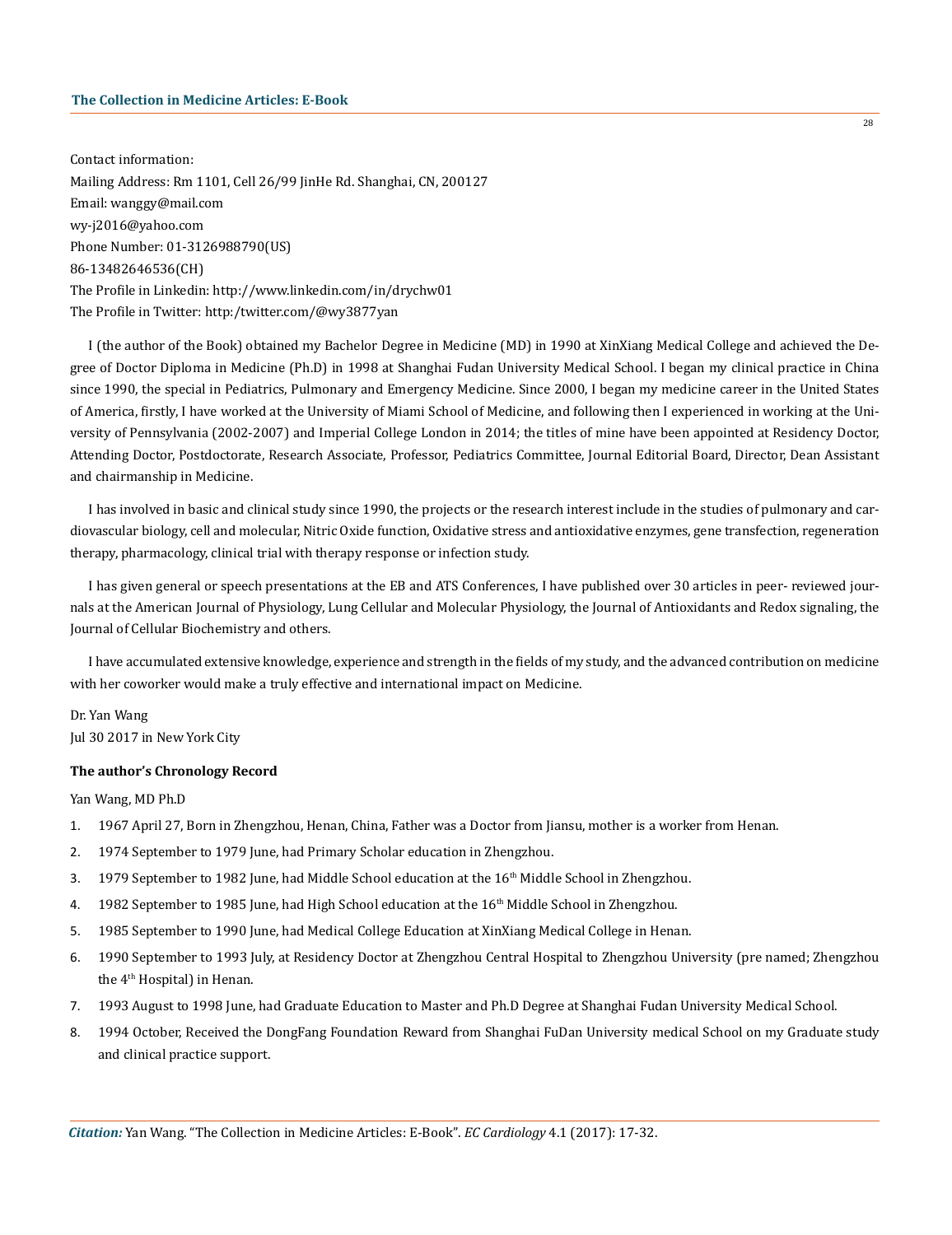#### **The Collection in Medicine Articles: E-Book**

- 9. In 1996, being the investigator on project of Nitric Oxide biology to pulmonary at Shanghai FuDan University medical School.
- 10. 1997 July, attended and reported the result on Nitric Oxide study to pulmonary at Symposium on Basic Sciences and Clinical Applications of Nitric Oxide in China.
- 11. 1998 July, at Attending Doctor at Shanghai Children Hospital with important role at academical in teaching and projects.
- 12. In 1999, published my first English version article on NO study at Chinese Medical Journal 112 (4).
- 13. In 1999, being the investigator on the projects of Carbon Monoxide biology to pulmonary at Shanghai Children Hospital.
- 14. 2000 September, being Professor appointed at Shanghai Children Hospital.
- 15. 2000 April. Received the Scholar Fellow offer letter from the Department of Pediatrics, Neonatal Division, University of Miami School of Medicine, the United States.
- 16. In 2000 December, Entered the United States of America with J1 Visa in Los Angeles, California.
- 17. 2000 October to 2001 September, at Scholar Fellowship at the University of Miami School of medicine in the United States.
- 18. 2001 July to 2002 June, at Postdoctoral position at the Department of Emergency, Albert Einstein Medical Center to Thomas Jefferson University Healthy System in Philadelphia, the United States.
- 19. 2002 July to 2004 June, at Postdoctoral position at the University of Pennsylvania School of Medicine, the United States.
- 20. In 2003 April, attended and presented APS news on my gene therapy study at the Conference of Experimental Biology (EB) in San Diego, the United States.
- 21. 2004 July to 2007 June, had Research Associate Position at the University of Pennsylvania School of Medicine In the United States.
- 22. In 2005, May, attended and gave oral presentation at the 100<sup>th</sup> American Thoracic Society Conference in Orlando, the United States.
- 23. In 2004 June, attended and gave speech at the  $10<sup>th</sup>$  Annual Respiration Research Retreat at University of Pennsylvania, the United States.
- 24. In 2005, the Department of International Student and Scholar Services at University of Pennsylvania applied Green Card on my interest by the way from the Labor of Department of the United States.
- 25. In 2006 September, Joined the American Physiology Society Membership, the Headquarter is located at Bethesda Maryland, the United States.
- 26. In 2007 March, I on-self applied American Green Card in Philadelphia on National Interest by the Consular Processing of the United States.
- 27. In 2007, at Professor candidate at University of Harvard School of Medicine and University and Colorado school of Pharmacy.
- 28. In 2007 August, being Committee Member and professor at the Committee of the 14th Pediatrics Respiratory Group of the Chinese Medical Association.
- 29. 2008 April, attended and posted at the 8th International Congress on Pediatric Pulmonary (CIPP) in Nice, France.
- 30. In 2008, invited to join writing the chapters of book on Gene Therapy from one Europe Press.
- 31. In 2011, at Attending Doctor, Professor and Director of the Pediatrics Department and the Medical Services Section, with Dean Assistant in Shanghai HongCi Children's Hospital.
- 32. 2013 February, had VISA interview at the American Embassy in GuangZhou, China.
- 33. 2013, July 31, Proved and Received American Permanent Residency Green Card at the Entry Customs in Los Angeles, the United States.
- 34. In 2014, at Research Fellow at Imperial College London, United Kingdom.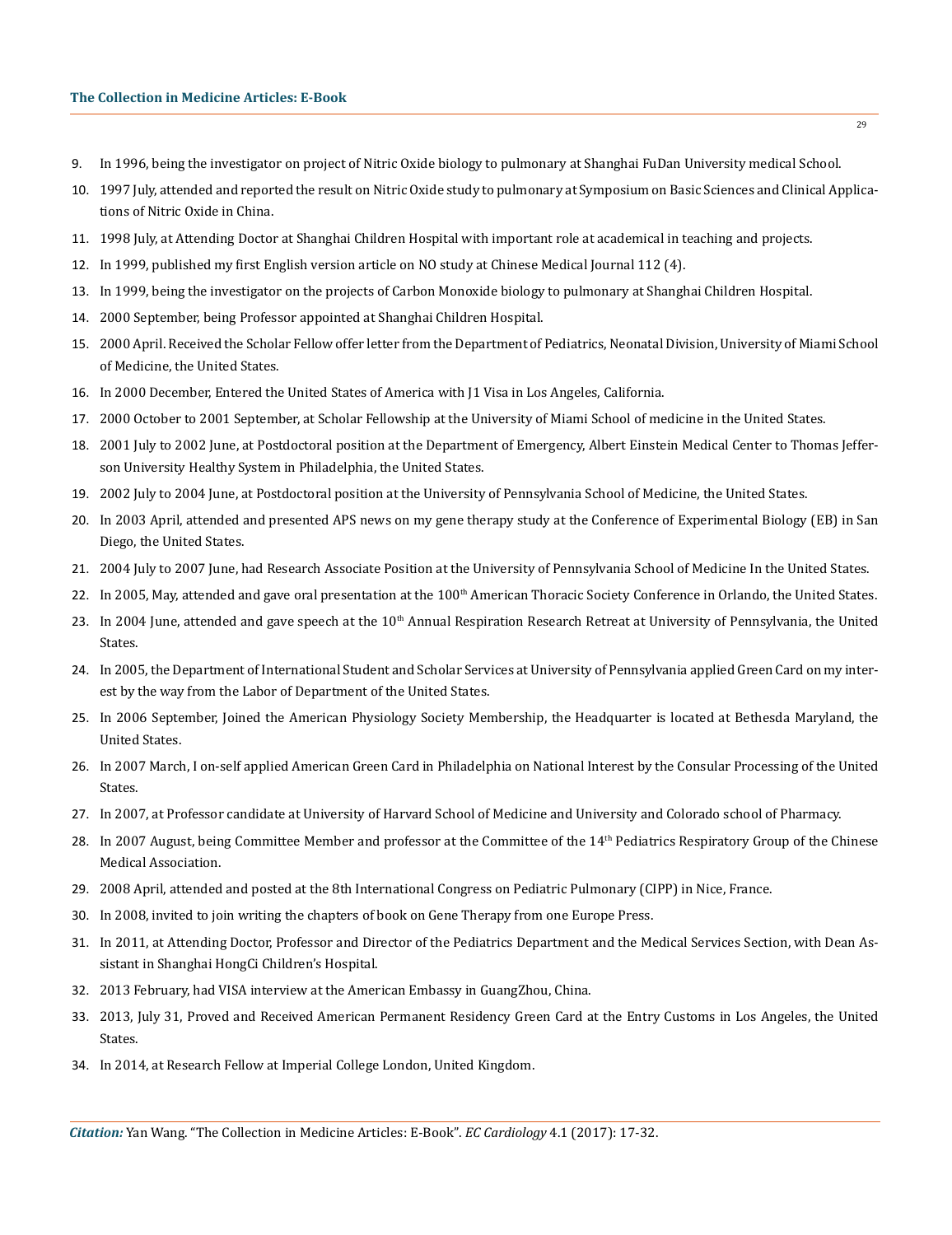- 35. In 2014, at Editorial panel to E-Cronicon Cardiology Journal, London, The United Kingdom.
- 36. In 2014, At Associate Professor candidate at University of Harvard School of medicine.
- 37. In 2015, at Editorial Board to Symbiosis Group, Journal of Pharmacy and Pharmaceutical Sciences, Illinois, the United States.
- 38. In 2015 October, Joined the American Thoracic Society Membership, the headquarter is located in New York City, the United States.

 $\overline{30}$ 

- 39. In 2017 Jun, Joined the Physiology Society Membership, the Headquarter is located in London, the United Kingdom.
- 40. In 2017, Published the critical article on my article thesis collection at E-Cronicon Cardiology Journal, London, United Kingdom.



My working profile photo was in 1990 at Zhengzhou Central Hospital, Henan, China

# **Acknowledgements**

#### Yan Wang, MD, Ph.D

Here I require to mention the thanks to the education system since my primary school to graduate college and my teachers along my grow up.

I special gave my thanks to my family which supported me to academic career.

I also appreciated the international and national environment, which make the real for me to immigration to the United States from China and have work positions in several nations among the United Sates, the United Kingdom, the Saudi Arabia and China.

For the education development, there has some description:

Since 1885 to 1990, I have my medicine college study at XinXiang Medical College, located in Henan, My study was at General Medicine and Pediatrics. I finished the medicine courses at Anatomy, Physics, Pathology, Pharmacology, Biology, Chemistry and several clinical courses includes Internal Medicine and Surgery. There has plenty of thanks to my college and my teachers to bring me success in courses and rewards.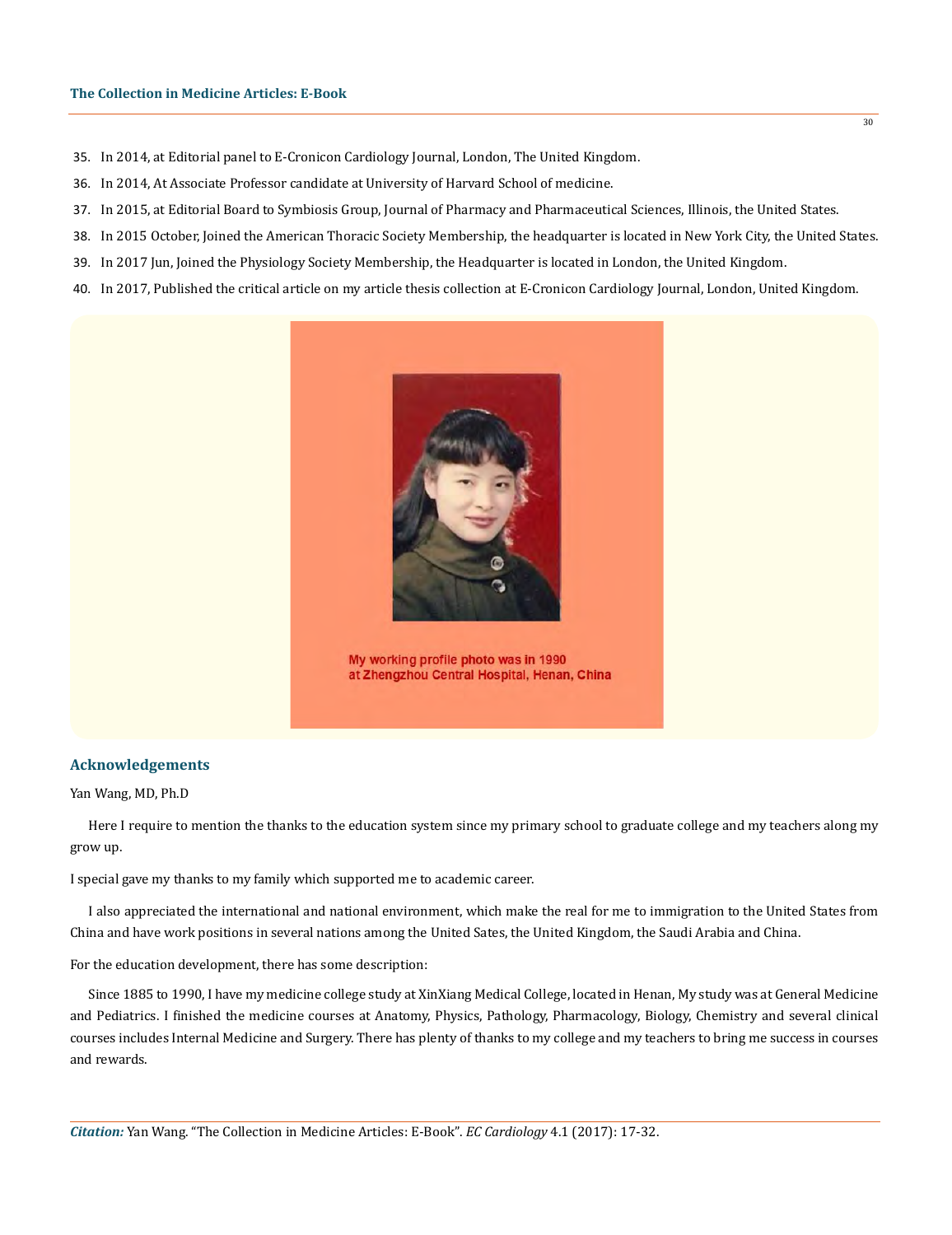Since 1993, I began my graduate study at Shanghai Fudan University Medical School, previously located at FengLin Rd. I have studied and worked here till 1998, my major special is Pulmonary and Emergency Medicine, and my clinical practice hospital is the Pediatrics Hospital affiliated to Shanghai Fudan University. There has special thanks to my graduate teachers as Professor SZ Fan in Neonatal Department, and Professor LE Zhang in ICU Department. there also special mentioned to my Ph.D thesis and rewards supported from Fudan University Medical School.

Since 2000 to 2004, it was the began time for my scholar and post-doctoral training in the United States, post-doctoral training is the system after graduate to formal professional career. There was much thanks to the Universities I have worked there in the United States as University of Miami, Thomas Jefferson University, University of Pennsylvania, and the mentors of mine were Professor [C Sughuihara], Professor J Kaplan (current at Merck Company), Professor AB Fisher at each Universities.

Since 2002 to 2007, I have taken projects on duty as representative and coinvestigator at University of Pennsylvania. The projects supported grants were from the American National Institutes of Healthy, the American National Heart, Lung and Blood Institute or Cystic Fibrosis Foundation. It was giving thanks to our core project groups' supervision and cooperation as Vice Chief and director SM Albelda from Pulmonary, Allergy, and Critical Care Division, Thoracic Oncology Laboratories, University of Pennsylvania, Professor MF Beers, Pulmonary Department, University of Pennsylvania; and senior staffs S Feinstein and Y Manevich from the Institute for Environmental medicine, University of Pennsylvania School of Medicine. Also giving thanks to other University on the projects supports as Professor Y Ho from Institute of Environmental Health Sciences, Wayne State Universities.

There is special thanks to the Medicine Organization of the American Physiological Society on support my working, as Executive Director M Frank, Respiratory Section Chairman S Gunst.

There is honor thanks to the EC Journal (London UK) to give the chance to publish my ebook on Thesis Article Collection in Medicine here.



I was in Zhengzhou, Henan, China 2017

#### **Book Back cover page:**

AUTHOR CONTACT INFORMATION Mailing address: Room 1101 Cell 26 99 JinHe Rd. Shanghai China 200127